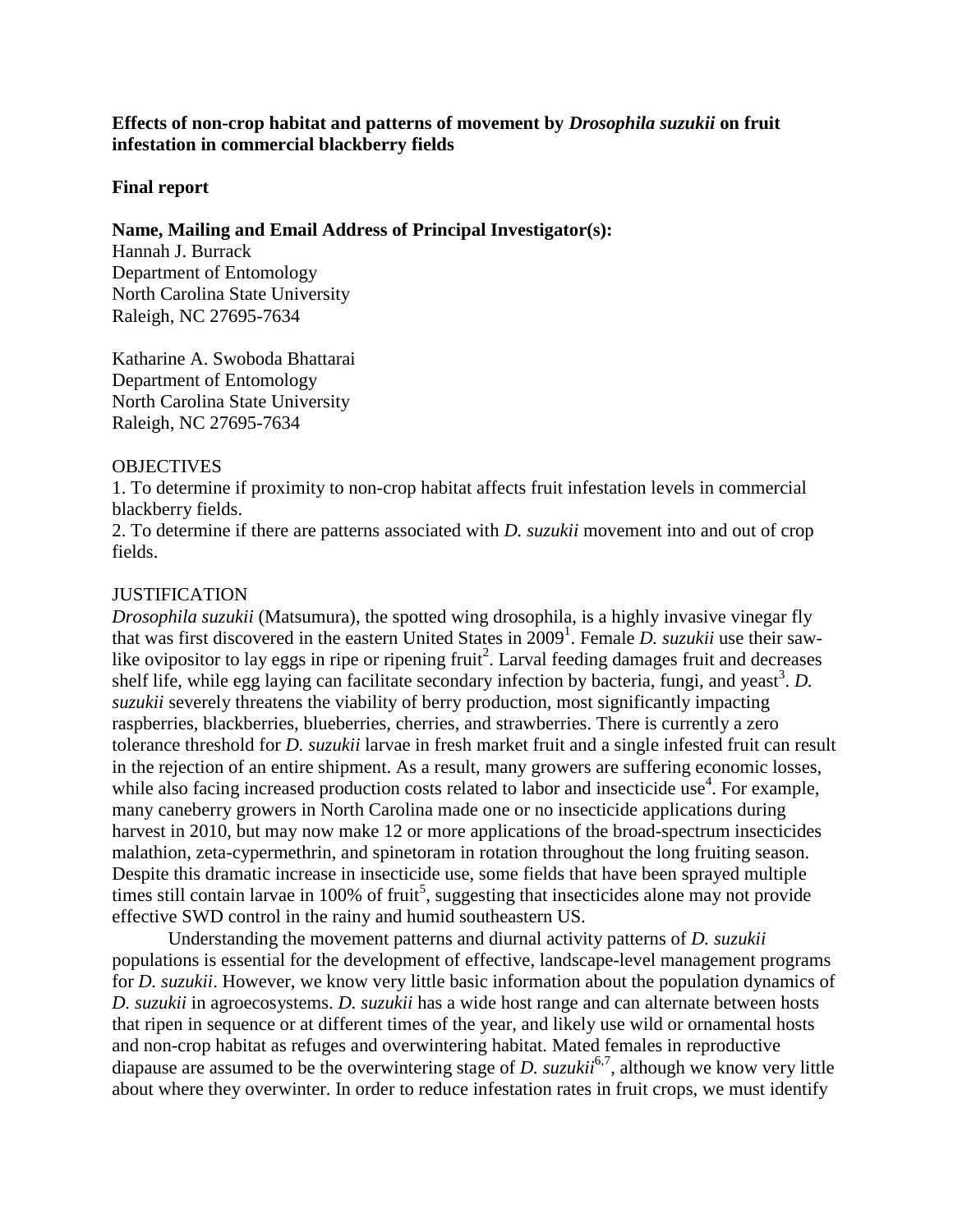sources of early season populations and determine when *D. suzukii* move into and out of crop fields and between crop fields and adjacent natural habitats. We also need to identify elements of non-crop habitat, such as wooded edges and water sources, which might be used to help predict patterns of infestation. Managing *D. suzukii* in crops and adjacent natural habitats by understanding movement and activity patterns will help growers, land managers, and researchers design strategies to reduce *D. suzukii* infestations and help minimize economic losses and decrease pesticide use.

### METHODOLOGIES

# *Objective 1: To determine if proximity to non-crop habitat affects fruit infestation levels in commercial blackberry fields.*

We hypothesized that infestation levels would decrease as the distance from non-crop habitat increased. To test our hypothesis, we deployed traps and collected fruit samples along transects running from wooded edges and water sources, such as irrigation ponds and streams, into crop fields. From June-August 2013, we deployed three to four transects per experiment, spaced  $\geq 20$ m apart, and deployed standard *D. suzukii* traps (32 fl oz deli cups) with yeast/sugar/water bait at  $\sim$ 20 m intervals along each transect. Based on our preliminary results from 2013, we updated our experimental design slightly in 2014 and deployed traps at ~30 m intervals along transects, spaced ~30 m apart, running from wooded edges into crop fields. We deployed traps at ~15 m intervals along transects, spaced ~30 m apart, running from water sources into crop fields. In both years, we collected and replaced the trap bait weekly and identified, sexed, and counted all of the *D. suzukii* caught in each trap. We also collected ~40 ripe fruit around each trap weekly and reared any larvae that were present to adults using standard methods<sup>5</sup>. All of the *D. suzukii* present were identified, sexed, and counted.

In 2013, we conducted these experiments in Ouachita and Navaho blackberry varieties at two commercial blackberry farms in Cleveland and Lincoln Counties in western North Carolina. At each farm, we conducted one experiment testing the effects of a wooded edge on fruit infestation within the crop field and one experiment testing the effects of a water source. The farm in Lincoln County where we worked in 2013 sustained considerable cold damage in early 2014 and we were forced to find a replacement. Therefore, in 2014 we conducted our experiments at two commercial farms in Cleveland County, NC. At both farms, we conducted one experiment testing the effects of a water source on fruit infestation. We conducted one experiment testing the effects of a wooded edge on infestation at the farm used in 2013 (orange circles; Fig. 1). At the new farm, we were able to conduct two experiments testing the effects of a wooded edge in Ouachita and Navaho varieties and one experiment in Prime-Ark® 45. We set up transects on 27-28 May at both farms, and serviced the traps and collected ripe fruit weekly throughout the fruiting season. We removed a subset of transects from each experiment at approximately one month after final harvest. To date, we continue to collect postharvest trap capture data from the remaining transects every other week and plan to collect data throughout the winter and spring seasons.

# *Objective 2: To determine if there are patterns associated with D. suzukii movement into and out of crop fields.*

In concert with the 2014 experiments outlined above, we used flight interception traps to determine if there are patterns associated with *D. suzukii* movement into and out of crop fields and between crop fields and adjacent non-crop habitats. We used ez-Migration traps (BugDorm,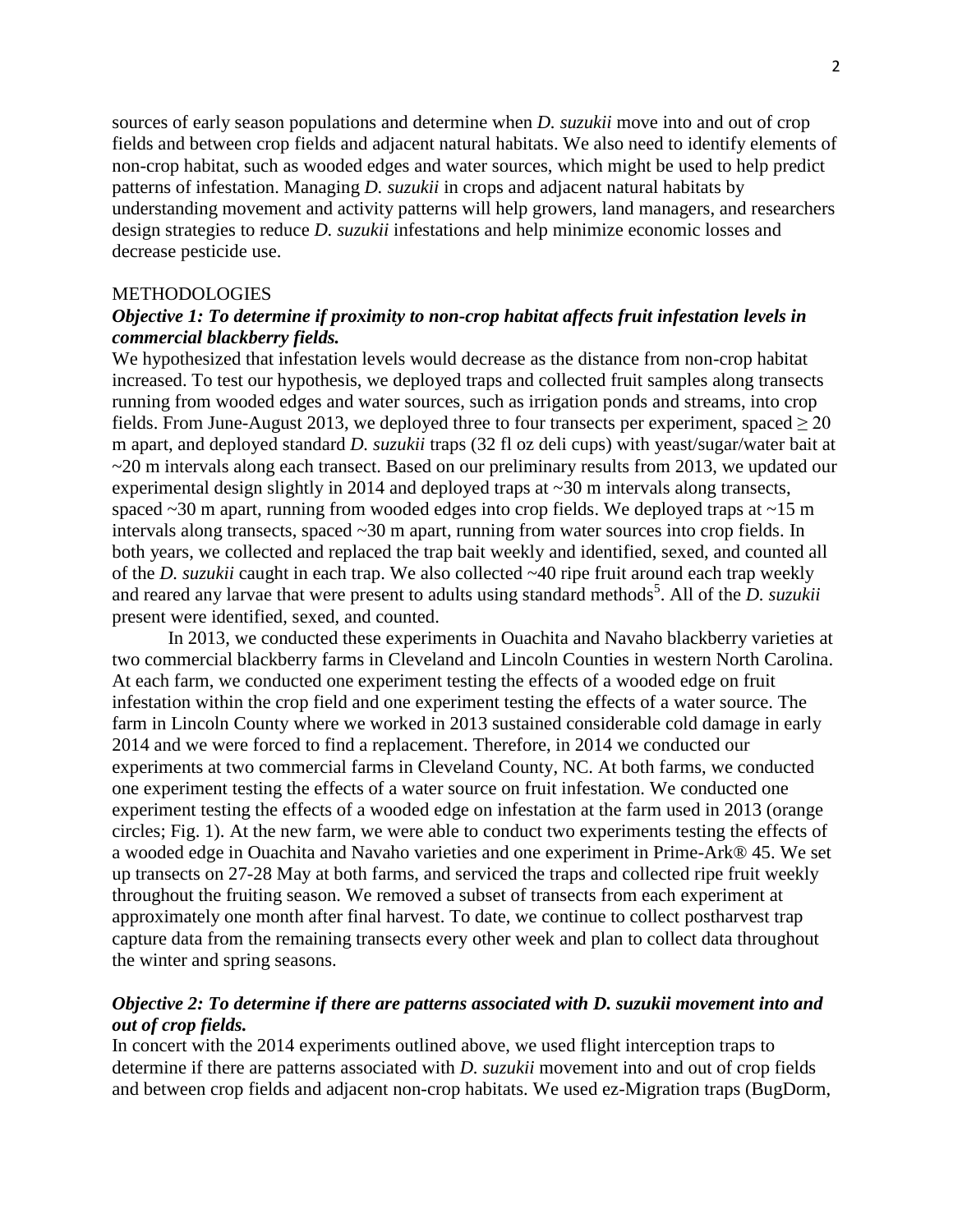Taiwan), which are 2-headed Malaise traps that are equipped to simultaneously capture insects moving in two opposite directions. In this style of trap, insects moving in one direction are funneled into a single collection canister containing 70% ethanol, while insects moving in the opposite direction are funneled into a separate collection canister. On each sampling date, we set up four Malaise traps adjacent to one of the fields where we conducted transect experiments testing the effects of a wooded edge on fruit infestation. Traps were centered on rows that were halfway between transect rows, and were set up perpendicular to and at  $\sim$ 3 m away from the start of the row (Fig. 1). We aimed to sample each site once every two weeks and to alternate weeks between the two farms over the course of the summer. During each sampling period, we checked each trap hourly, on the hour, for 24 hours, except during darkness. In the evening, we checked the traps until it was completely dark following sunset (usually 10 PM); in the morning, we started to check traps while it was still completely dark before sunrise (usually 5 AM). We collected samples whenever a *Drosophila*-like insect was captured or after every four hours. Samples were collected using soft forceps after the contents of the canister were poured through a standard, handheld kitchen strainer and were stored in 70% ethanol. For each sample, all of the *D. suzukii* caught were identified, sexed, and counted, and were preserved in 70% for future use. All of the other *Drosophila* species caught were sexed and counted, and were preserved in 70% ethanol for later identification to species.

In 2014, we also sought to determine the diurnal activity patterns of *D. suzukii* by measuring their attraction, over the course of 24 hours, to standard traps baited with yeast/sugar/water like those used in the transect experiments. We conducted this experiment in concert with the Malaise trap experiment. On each sample date, four yeast/sugar traps were set up between the crop field and the wooded edge, in line with the Malaise traps. These traps were centered on rows that were halfway between the Malaise trap and transect rows, and were set up  $\sim$ 3 m away from the start of the row (blue circles; Fig. 1). In addition, four yeast/sugar traps were set up within the crop rows, located ~30 meters away from the wooded edge to match the position of the traps along the established transects (pink circles; Fig. 1). Traps were checked hourly, on the hour, for 24 hours, except during darkness as described above. Each hour, all flies were collected from the surface of the bait using soft forceps; the contents of each trap were then poured through a standard, handheld kitchen strainer to look for flies that may have drowned in the bait. In addition, starting on 25-26 July at Site 1, flies were aspirated off the surface of traps using a standard handheld aspirator (BioQuip, Rancho Dominguez, CA) for one minute before traps were opened and flies were collected from within the trap. For each sample, all of the *D. suzukii* caught were identified, sexed, counted, and preserved in 70%. All other *Drosophila* species caught were sexed, counted, and preserved in 70% ethanol for later identification to species.

#### **Data analyses**

For the third and fourth sampling dates at Site 1, we tested to see if there were differences between the numbers of *D. suzukii* collected in traps placed between the crop field and wooded edge and the numbers of *D. suzukii* collected in traps placed ~30 m into the crop rows. We analyzed data collected during the three hours preceding darkness (7-10 PM on 25 July and 6-9 PM on 30 August) and the two hours following sunrise (6-8 AM on 26 July and 7-9 AM on 31 August). We analyzed the data using ANOVA via PROC MIXED in SAS 9.4 with trap placement and date as fixed effects, and also used Levene's test to assess the equality of variances. We used the same approach to test for differences between the numbers of *D. suzukii*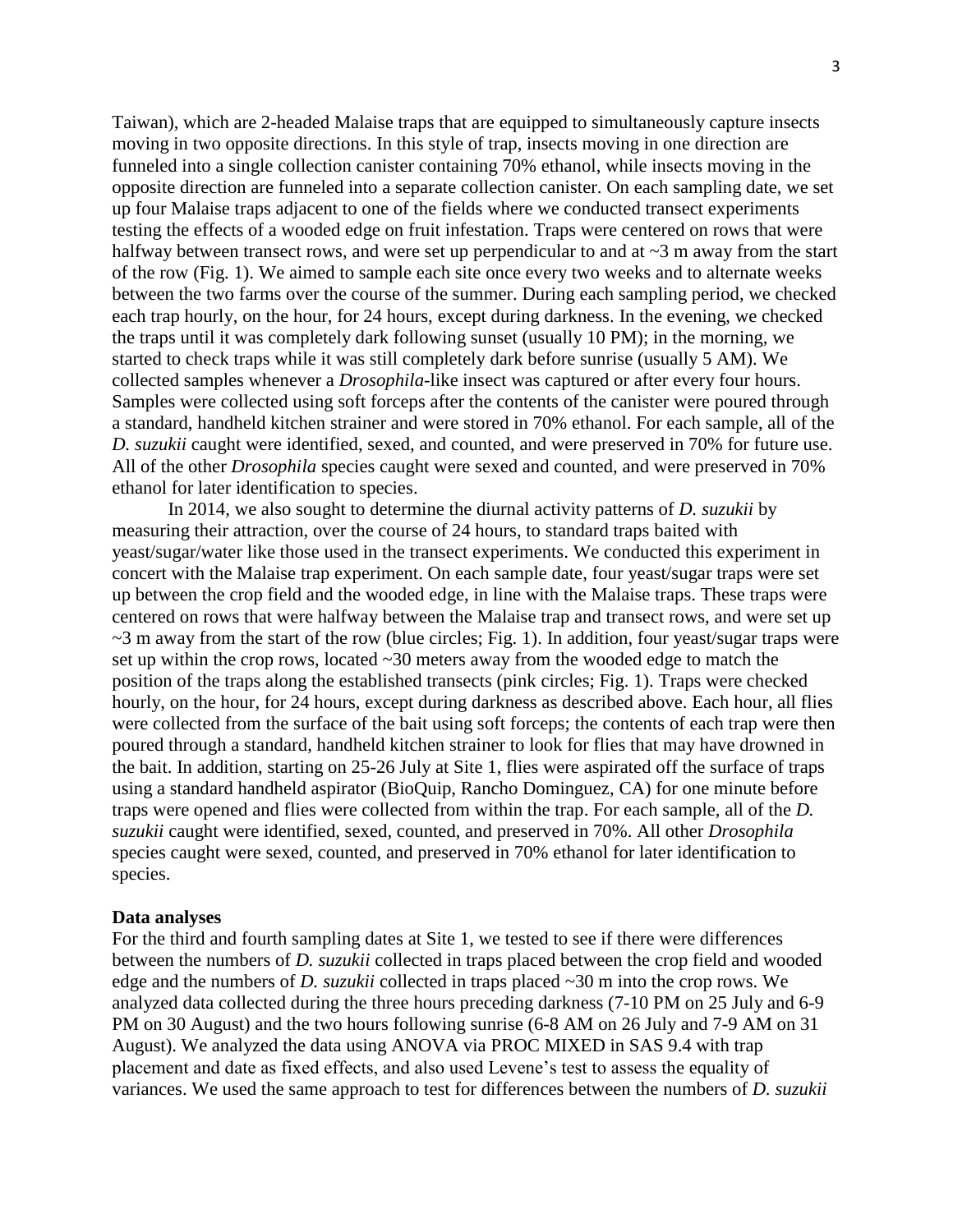that were aspirated off the surface of traps and the numbers of *D. suzukii* that were collected from within traps during the same dates and times described above, with collection method and date as fixed effects.

### RESULTS

# *Objective 1: To determine if proximity to non-crop habitat affects fruit infestation levels in commercial blackberry fields.*

In order to test the effects of a water source on fruit infestation within crop fields, we collected data along four transects at Site 1 and three transects at Site 2. Between the two sites, we serviced 34 traps weekly and collected ripe fruit around 23 traps when it was available (the other traps were located outside of the fields). To test the effects of a wooded edge on fruit infestation within crop fields, we collected data along four transects at Site 1 and nine transects total at Site 2, five located within one field and four within another. Between the two sites, we serviced 65 traps weekly and collected ripe fruit around 52 traps when it was available. Over the course of the season, we were able to add a significant amount of data to that which we collected in 2013. To date, data collection and analysis are ongoing.

# *Objective 2: To determine if there are patterns associated with D. suzukii movement into and out of crop fields.*

We collected samples on four dates at Site 1 and three dates at Site 2 (Table 1). We started to collect Malaise trap and yeast/sugar trap data at Site 2 because we collected 2 male *D. suzukii* in transect traps on 3 June, but did not collect any *D. suzukii* in transect traps at Site 1 until 10 June.

No *D. suzukii* were caught in the Malaise traps at Site 2 on any of the three sampling dates. A handful of *D. suzukii* were caught in Malaise traps at Site 1 as follows: 1 female was caught moving into the field at 10 AM on 11 July; 1 female was caught moving out of the field at 9 PM on July 25th; and 1 male was caught moving out of the field at 5 AM on 26 July. In contrast, males and females of other *Drosophila* species were captured in the Malaise traps on all of the sampling dates at both sites (Table 2). The highest numbers of other *Drosophila* individuals were caught on the first sampling date at Site 1, while equally high numbers were caught on the first and third sampling dates at Site 2. Overall, far more individuals were caught moving into the crop field than moving out of the crop field. The proportions of males and females caught while moving into the crop field ranged from 0.50-1 across the three sampling dates at Site 1 and 0.60-0.92 across the four sampling dates at Site 2 (Table 2).

Despite the fact that we caught *D. suzukii* males in the transect traps at Site 2 on 3 June, we did not catch any *D. suzukii* females in the yeast/sugar/water-baited traps at Site 2 on any of the three sampling dates (Fig. 2). In contrast, we caught seven females of other *Drosophila* species in traps located between the wooded edge and the crop field at 7 and 8 AM on 7 June, and continued to catch them on the following two sampling dates. Overall, all *Drosophila* females were caught between 6 PM and sunset or between sunrise and 9 AM, except for a single female who was caught in a trap placed within a row at 12 PM on 6 July. On the second and third sampling dates, the highest numbers of female *Drosophila* were collected at 9 PM.

We did not catch any male *D. suzukii* until the third sampling date at Site 2, when we caught a single male *D. suzukii* at 9 PM on 5 July in a trap placed within the row (Fig. 3). In contrast, we caught two males of other *Drosophila* species during the early morning hours of the first sampling date and continued to collect *Drosophila* males throughout the experiment. Overall, all males were collected between 7 PM and sunset or between sunrise and 8 AM. As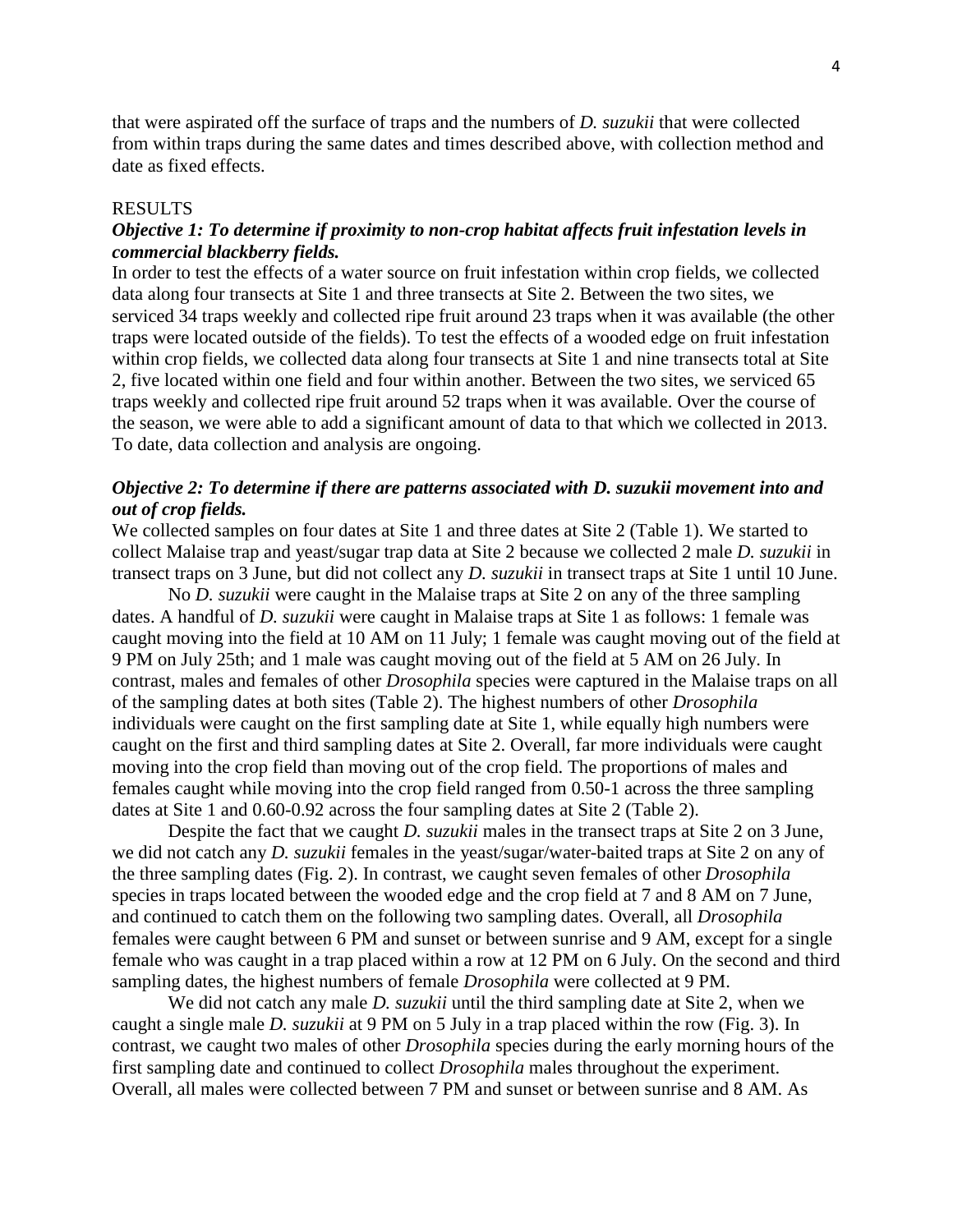was also true for *Drosophila* females at Site 2, the highest numbers of males were caught at 9PM on the third sampling date at Site 2.

The first *D. suzukii* females caught at Site 1 were two females caught at 9 PM on 11 July (second sampling date) in traps placed between the crop field and the wooded edge (Fig. 4). The highest numbers of *D. suzukii* females were caught on the third sampling date, during which almost 25 females were caught at 9 PM on 25 July in traps placed between the crop field and the wooded edge. We continued to collect considerable numbers of *D. suzukii* females during the fourth sampling date on 30-31 August, which occurred during the postharvest period. Overall, all *D. suzukii* females were caught between 8 PM and sunset or between sunrise and10 AM, except for a single female collected before sunrise at 5 AM on 26 July. As for females of other *Drosophila* species, a single individual was caught during the first sampling date at 8 PM in a trap located within the crop row. In general, very few *Drosophila* females were caught until the final sampling date at Site 1, during which several females were caught in traps placed between the crop field and the wooded edge.

The first *D. suzukii* males caught at Site 1 were not caught until the third sampling date, during which several males were caught in traps placed between the crop field and the wooded edge (Fig. 5). We continued to collect *D. suzukii* males during the postharvest period on 30-31 August, all of which were caught in traps placed between the crop field and wooded edge. All *D. suzukii* males were caught between 7 PM and sunset or between sunrise and 8 AM. As for males of other *Drosophila* species, the first individuals were caught during the first sampling date on 14 June. However, numbers remained low until the last sampling date when comparatively high numbers of *Drosophila* males were caught in traps placed between the crop field and the wooded edge, especially during the evening hours.

Overall, there were significant differences between the numbers of *D. suzukii* collected in traps placed between the crop field and wooded edge and those collected in traps placed ~30 m into the crop rows at Site 1 on 25-26 July and 30-31 August. Results from Levene's test supported the null hypothesis that the population variances were equal ( $F_{1,100} = 3.87$ ,  $P =$ 0.0517), and there was not a significant interaction between trap placement and date  $(F_{1,108} =$ 3.10, *P* = 0.0810). More *D. suzukii* were collected in traps placed between the crop field and wooded edge than in traps placed  $\sim$ 30 m into the crop rows ( $F_{1,108}$  = 12.89,  $P = 0.0005$ ). In addition, more *D. suzukii* were caught on 25-26 July than on 30-31 August ( $F_{1,108} = 7.34$ ,  $P =$ 0.0078).

Starting on the third sampling date at Site 1, flies were aspirated off the surface of traps before flies were collected from within the trap. During this sampling period, more *D. suzukii* and other *Drosophila* species were aspirated off the surface of traps than were collected within the traps (Fig. 6). This pattern was the same for traps placed between the crop field and wooded edge and for traps placed within the crop rows, although the differences were more dramatic for traps placed between the crop field and wooded edge. The crop field was treated with an insecticide just prior to the fourth sampling date; therefore, traps were not placed within the crop rows until the reentry interval ended at 9PM on 30 August. In general during this sampling period, more *D. suzukii* and other *Drosophila* species were collected within the traps than were aspirated off the surface of traps, except for those collected at 8 and 9 PM on 30 August in traps placed between the crop field and wooded edge (Fig. 7). Overall, there were significant differences between the numbers of *D. suzukii* that were aspirated off the surface of traps and the numbers of *D. suzukii* that were collected from within traps. Results from Levene's test supported the null hypothesis that the population variances were equal ( $F_{1,222} = 3.64$ ,  $P =$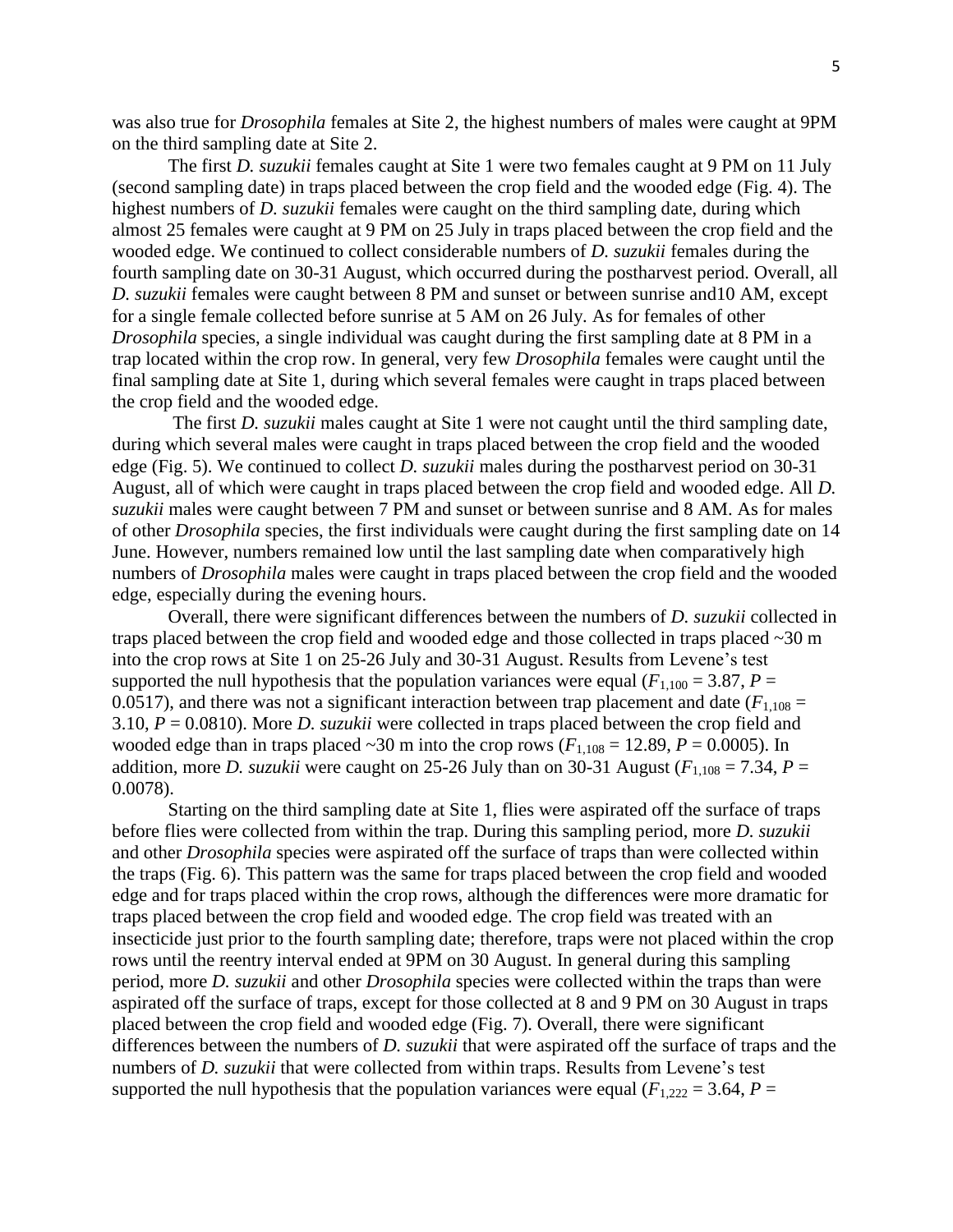0.0575). There was a significant interaction between collection method and date ( $F_{1,222} = 8.66$ , *P* = 0.0036). More *D. suzukii* were aspirated off the surface of traps on 25-26 July than were collected within traps on 25-26 July or were collected using either method on 30-31 August.

### **CONCLUSIONS**

In 2013, we began a set of experiments to determine if proximity to non-crop habitat affects infestation in commercial blackberry fields in western North Carolina. We hypothesized that fruit infestation rates would decrease as the distance from non-crop habitat increased and found that this hypothesis was only supported when infestation rates were high in fruit located near a wooded edge. During these experiments, more females were caught in yeast/sugar/water-baited traps placed outside of crop fields than within crop fields. In addition, no relationship was observed between female trap captures and infestation rates within crop fields. Based on these preliminary data, we concluded that it would difficult to advise growers where sampling efforts should be focused to detect infestation, but that attention should be given to fruit located closer to wooded edges. Over the course of this past season, we were able to collect a significant amount of data to add to our 2013 data set and hope to gain a clearer understanding of how proximity to non-crop habitat affects infestation in commercial blackberry fields.

In an effort to determine whether our 2013 results were due to management tactics applied within crop fields or patterns associated with *D. suzukii* movement between crop fields and non-crop habitat, we conducted the Malaise trap and yeast/sugar/water-baited trap experiment described in this report. Overall, we only caught three *D. suzukii* in four Malaise traps deployed for 24 hours on seven sampling dates at two sites, all three of which were captured at Site 1. We caught one female moving into the field at 10 AM on 11 July. We caught one female moving out of the field at 9PM on 25 July and one male moving out of the field at 5 AM on 26 July. Because we caught very few *Drosophila* during the hours of darkness, it is possible that the male that was caught at 5 AM had been moving out of the field during the evening hours, but did not make its way into the alcohol canister until after the final collection at 10 PM. Based on these limited results, it is difficult to make many conclusions about the movement patterns of *D. suzukii* into and out of crop fields, except that they do appear to move between crop fields and adjacent wooded edges during the evening and early morning hours.

There are several reasons why we may have failed to catch more *D. suzukii* in the Malaise traps. At Site 2, we were only able to sample three times due to rain on later sampling dates. Because we sampled for the last time at Site 2 on 5-6 July, we missed the main part of the *D. suzukii* season. It likely that we may have caught some *D. suzukii* in the Malaise traps if we had been able to sample later in the season, as there was still some ripe 'Navaho' fruit available in the field as late as 13 August. Secondly, it is possible that the placement of the Malaise traps may not have been ideal. Each trap was centered on the end of an individual crop row and was placed  $\sim$ 3 meters away from the end of the row. It is possible that the traps may need to be placed in the space between two rows or be placed closer to the end of the rows to catch insects moving out of the field. In addition, each mouth of the trap is fairly low to the ground (1.1 m tall by 1.8 m wide). It is possible that insects that are moving out of the field are flying higher than insects that are moving into the field. For example, if insects are using the top of the wooded edge for orientation, they may fly up and out of the field and miss the mouths of the Malaise traps that are facing the crop field. It may be necessary to augment our Malaise trap samples with some transparent sticky cards that can be deployed higher in the air to catch insects that may be flying above the Malaise traps. Finally, the yeast/sugar/water-baited traps were very attractive to both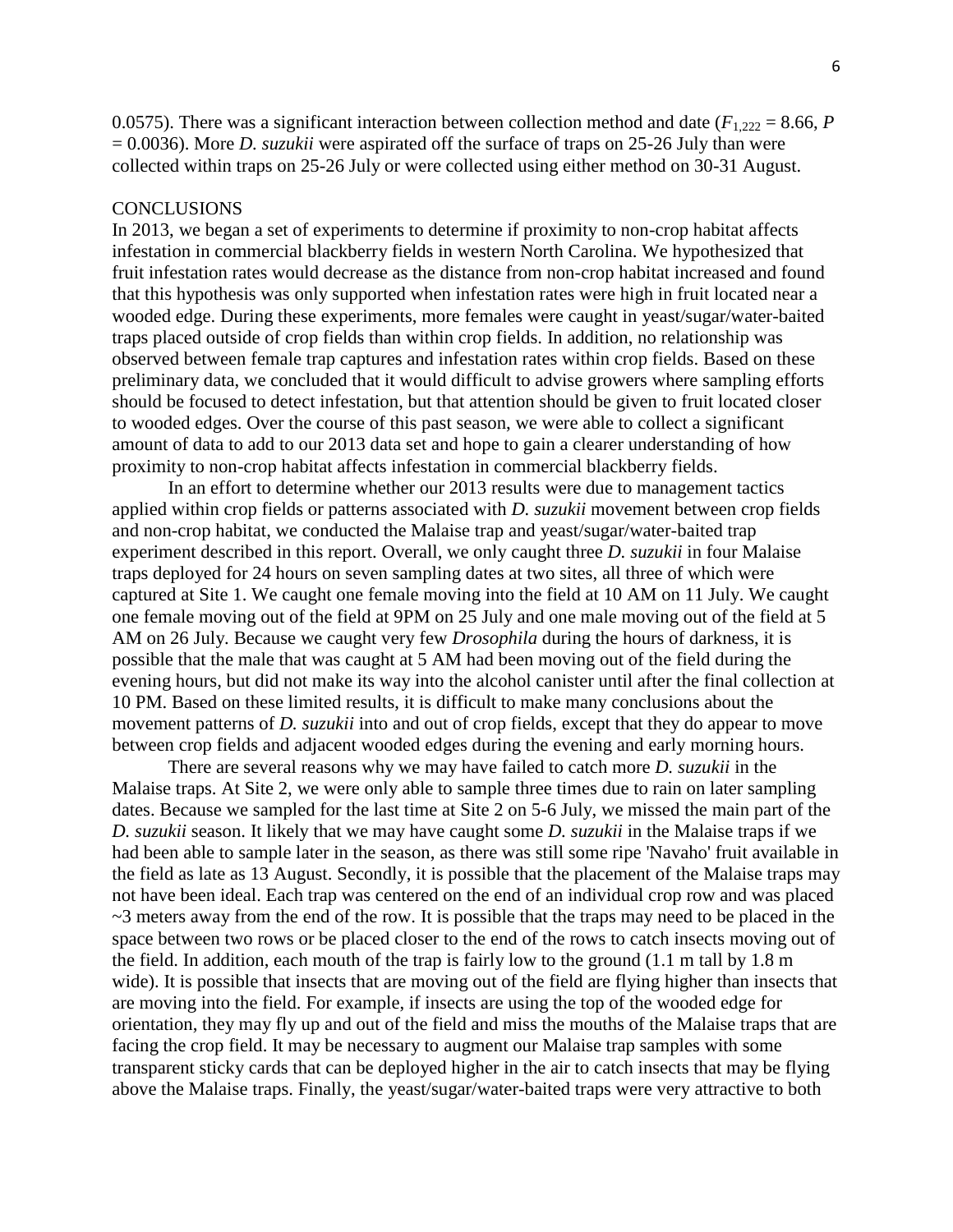*D. suzukii* and other *Drosophila* species in this study. Because we did not want to interfere with the transect experiment, we chose to place the yeast/sugar traps between the Malaise traps and the transect rows. In this orientation, the Malaise traps and the yeast/sugar traps that were placed between the crop field and the wooded edge were only ~7-8 m apart; it is possible that these yeast/sugar traps attracted *D. suzukii* individuals that may have been intercepted by the Malaise traps otherwise.

*D. suzukii* and other *Drosophila* species exhibited some very interesting diurnal activity patterns associated with their attraction to yeast/sugar traps over the course of 24 hours. In general, both *D. suzukii* and other *Drosophila* species were active during two distinct periods, between 6 PM and sunset and between sunrise and 10 AM on most sampling dates. Similar patterns have been observed for other species of *Drosophila*. In an early study of *Drosophila* diurnal activity conducted in 1950, it was observed that California species of *Drosophila* showed two peaks of diurnal activity, one in the morning and another before sunset in their natural habitats<sup>8</sup>. In another study conducted around the same time, it was suggested that temperature, humidity, and light might be factors that limit the periods during which *Drosophila* visit food sources<sup>9</sup>. In a more recent study, it was suggested that the high levels of activity exhibited by *D*. *subobscura* and *D. pseudoobscura* near sunrise and sunset could be explained by decreasing sun angles<sup>10</sup>. Regardless of the reasons for such behavior, we observed high levels of activity by both *D. suzukii* and other *Drosophila* species during the few hours before sunset and after sunrise that were consistent with the diurnal activity patterns observed for other *Drosophila* species. In addition, we observed male courting behavior, male-male aggression, and mating pairs on the surface of some of the traps, suggesting that *D. suzukii* and other *Drosophila* may come to traps not only to eat but to interact with conspecifics. All together, these findings may have significant implications for the management of *D. suzukii* in agroecosystems.

## IMPACT STATEMENT

Understanding the timing and direction of movement between hosts will allow insecticides to be applied only when *D. suzukii* are present and attracted to a host crop, unlike the current management strategy, which advises growers to begin treatment when fruit starts to ripen and to continue through the end of harvest. Based on our preliminary results, it might be most effective for growers to apply insecticides during periods of high *D. suzukii* activity, i.e., late in the day or early in the morning, to increase the probability of *D. suzukii* adults coming into contact with a lethal dose of insecticide. Understanding the directionality of *D. suzukii* movement will also be useful for potential future management strategies, including attract and kill, mass trapping, and potential genetic pest management tactics. Based on our preliminary results, it might be effective to deploy attract and kill traps with a fermentation-based bait in the area between a wooded edge or other type of non-crop habitat and the crop field to be protected. Ultimately, such tactics would reduce the non-target effects of pesticides and reduce pesticide residues on fruit and in the environment, and would help to sustain the small fruits industry in the United States.

### **References**

1. Hauser, M. 2011. A historic account of the invasion of *Drosophila suzukii* (Matsumura) (Diptera: Diptera: Drosophilidae) in the continental United States, with remarks on their identification. Pest Manag. Sci. 67: 1352–1357.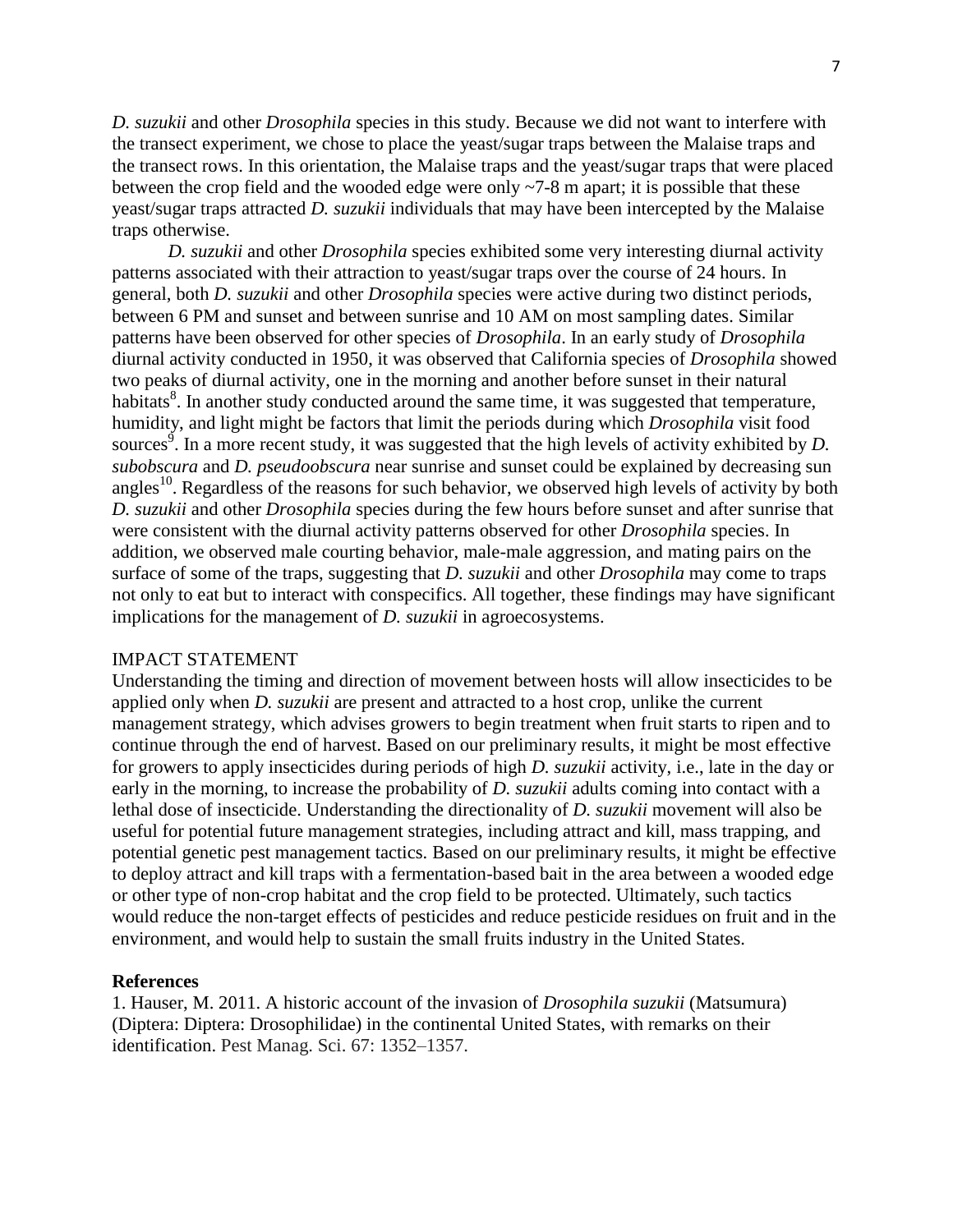2. Lee, J. C., D. J. Bruck, H. Curry, D. Edwards, D. R. Haviland, R. A. Van Steenwyk, and B. M. Yorgey. 2011. The susceptibility of small fruits and cherries to the spotted-wing drosophila, *Drosophila suzukii*. Pest Manag Sci. 67: 1358-67.

3. Cini, A., C. Ioraitti, and G. Anfora. 2012. A review of the invasion of *Drosophila suzukii* in Europe and a draft research agenda for integrated pest management. B. Insectol. 65: 149-160.

4. eFly: The Spotted Wing Drosophila Working Group. 2013. Spotted wing drosophila impacts in the eastern United States. http://www.sripmc.org/WorkingGroups/eFly/index.cfm]

5. Burrack, H.J., G.E. Fernandez, T. Spivey, and D.A. Kraus. 2013. Variation in selection and utilization of host crops in the field and laboratory by *Drosophila suzukii* Matsumara (Diptera: Drosophilidae), an invasive frugivore. Pest Manag Sci 69: 1173-1180.

6. Kanzawa, T. 1939. Studies on *Drosophila suzukii* Mats. *Yamanashi Agricultural Experimental Station, Kofu*. In Japanese.

7. Mitsui, H., K. Beppu, and M. T. Kimura. 2010. Seasonal life cycles and resource uses of flower- and fruit-feeding drosophilids flies (Diptera: Drosophilidae) in central Japan. Entomol. Sci. 13: 60-67.

8. Pavan, C., T. Dobzhansky, and H. Burla. 1950. Diurnal behavior of some Neotropical species of *Drosophila*. Ecology 31: 36-43.

9. Michell, D.F., and C. Epling. 1951. The diurnal periodicity of *Drosophila pseudoobscura* in southern California. Ecology 32:696-708.

10. Noor, M.A.F. 1998. Diurnal activity patterns of *Drosophila subobscura* and *D. pseudoobscura* in sympatric populations. Am. Midl. Nat. 140: 34-41.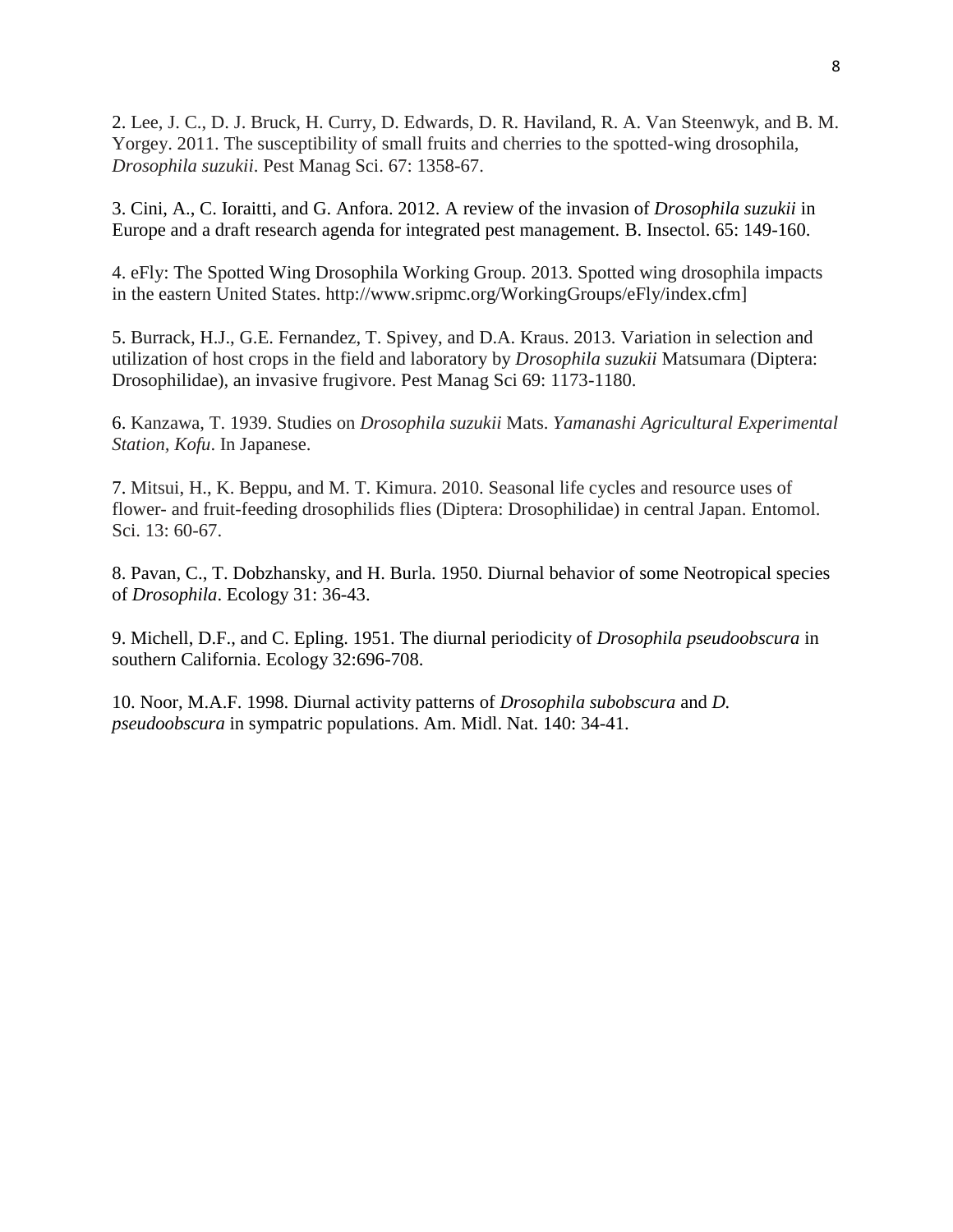## **Figures and Tables**



Fig.1. A plot map showing the placement of traps along transects running from a wooded edge into a commercial blackberry field at Site 1 in 2014 (orange circles), the placement and orientation of Malaise traps (white squares) and yeast/sugar/water-baited traps (blue and pink circles) used to determine the movement and diurnal activity patterns of *D. suzukii* in 2014, and an image of a Malaise trap deployed at Site 2 in 2014.

| $\beta$ , and the state $\beta$ and $\beta$ and $\beta$ and $\beta$ and $\beta$ and $\beta$ and $\beta$ and $\beta$ and $\beta$ and $\beta$ |              |            |                               |         |                   |  |  |  |  |  |  |
|---------------------------------------------------------------------------------------------------------------------------------------------|--------------|------------|-------------------------------|---------|-------------------|--|--|--|--|--|--|
| Site                                                                                                                                        | Date         | Start time | Fruiting period               | Sunset  | Sunrise           |  |  |  |  |  |  |
| $\overline{1}$                                                                                                                              | 14-15 June   | 12 PM      | Pre-fruiting                  | 8:42 PM | 6:11 AM           |  |  |  |  |  |  |
|                                                                                                                                             | $11-12$ July | 5 PM       | Full fruiting, harvest period | 8:43 PM | 6:21 AM           |  |  |  |  |  |  |
|                                                                                                                                             | $25-26$ July | 12 PM      | Full fruiting, harvest period | 8:36 PM | 6:30 AM           |  |  |  |  |  |  |
|                                                                                                                                             | 30-31 August | 2 PM       | Postharvest                   | 7:57 PM | 6:58 AM           |  |  |  |  |  |  |
|                                                                                                                                             |              |            |                               |         |                   |  |  |  |  |  |  |
| 2                                                                                                                                           | $6-7$ June   | 7 PM       | Pre-fruiting                  | 8:38 PM | $6:11 \text{ AM}$ |  |  |  |  |  |  |
|                                                                                                                                             | $21-22$ June | 2 PM       | Some ripe fruit present       | 8:44 PM | 6:12 AM           |  |  |  |  |  |  |
|                                                                                                                                             | $5-6$ July   | 2 PM       | Full fruiting, harvest period | 8:45 PM | 6:17 AM           |  |  |  |  |  |  |

**Table 1.** Dates when Malaise trap and yeast/sugar/water-baited trap data were collected at two sites in 2014, along with the time the 24-hr sampling period began, the approximate fruiting period, and the sunset and sunrise times for Cleveland County, NC.

| <b>Table 2.</b> Numbers of male and female <i>Drosophila</i> species caught while moving into or out of the |
|-------------------------------------------------------------------------------------------------------------|
| crop field in four Malaise traps set up on four sampling dates at Site 1 and three sampling dates           |
| at Site 2, and the proportions of males and females caught while moving into the crop field.                |

|                 |            |        |          | ັ            |  |              | ັ      |              |        |  |
|-----------------|------------|--------|----------|--------------|--|--------------|--------|--------------|--------|--|
|                 | 14-15 June |        |          | $11-12$ July |  | $25-26$ July |        | 30-31 August |        |  |
| Site 1          | Male       | Female | Male     | Female       |  | Male         | Female | Male         | Female |  |
| Moving in       | 18         | 20     |          | 2            |  |              | 5.     | 4            | 4      |  |
| Moving out      |            | 0      | $^{(1)}$ | 0            |  | $\theta$     |        | 3            | 4      |  |
| Prop. moving in | 0.95       | 1.00   | 1.00     | 1.00         |  | 1.00         | 0.83   | 0.57         | 0.50   |  |
|                 |            |        |          |              |  |              |        |              |        |  |
|                 | $6-7$ June |        |          | $21-22$ June |  | $5-6$ July   |        |              |        |  |
| Site 2          | Male       | Female | Male     | Female       |  | Male         | Female |              |        |  |
| Moving in       | 6          | 16     | 3        | 5.           |  |              | 12     |              |        |  |
| Moving out      | 2          | 4      | 2        | 4            |  |              | 4      |              |        |  |
| Prop. moving in | 0.75       | 0.80   | 0.60     | 0.56         |  | 0.92         | 0.75   |              |        |  |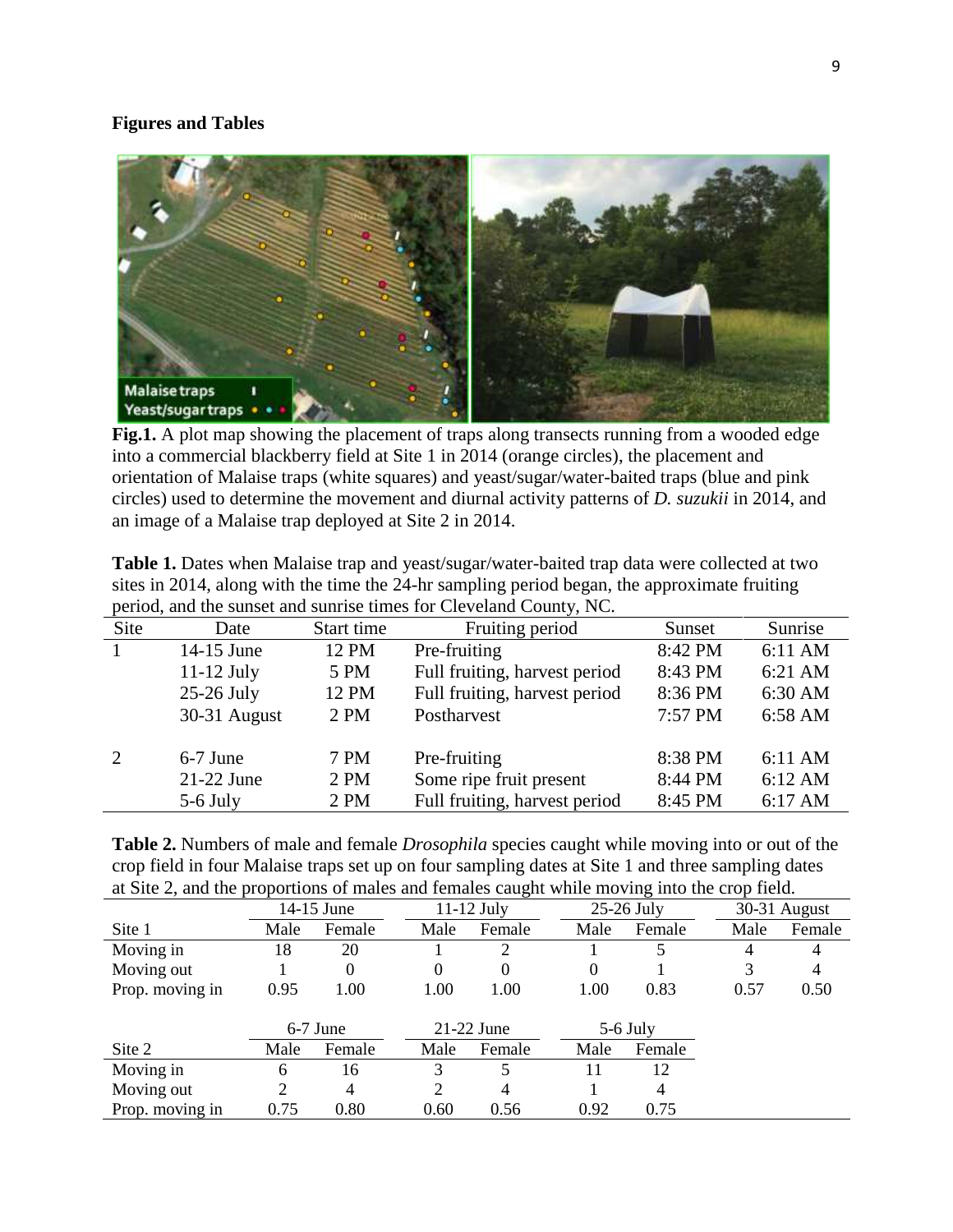

**Fig. 2.** Number of females of *D. suzukii* (SWD) and other *Drosophila* species (Non) captured in four yeast/sugar/water-baited traps placed between the crop field and wooded edge (Between) and four traps placed ~30 into the crop row (In the row) over a 24 hour period on three sampling dates in 2014 at a commercial blackberry field in northern Cleveland County, NC. All females caught are shown on the graph, except for a single female who was caught in a trap placed within a row at 12 PM on 6 July. Traps were not set up within the crop rows on 6-7 June.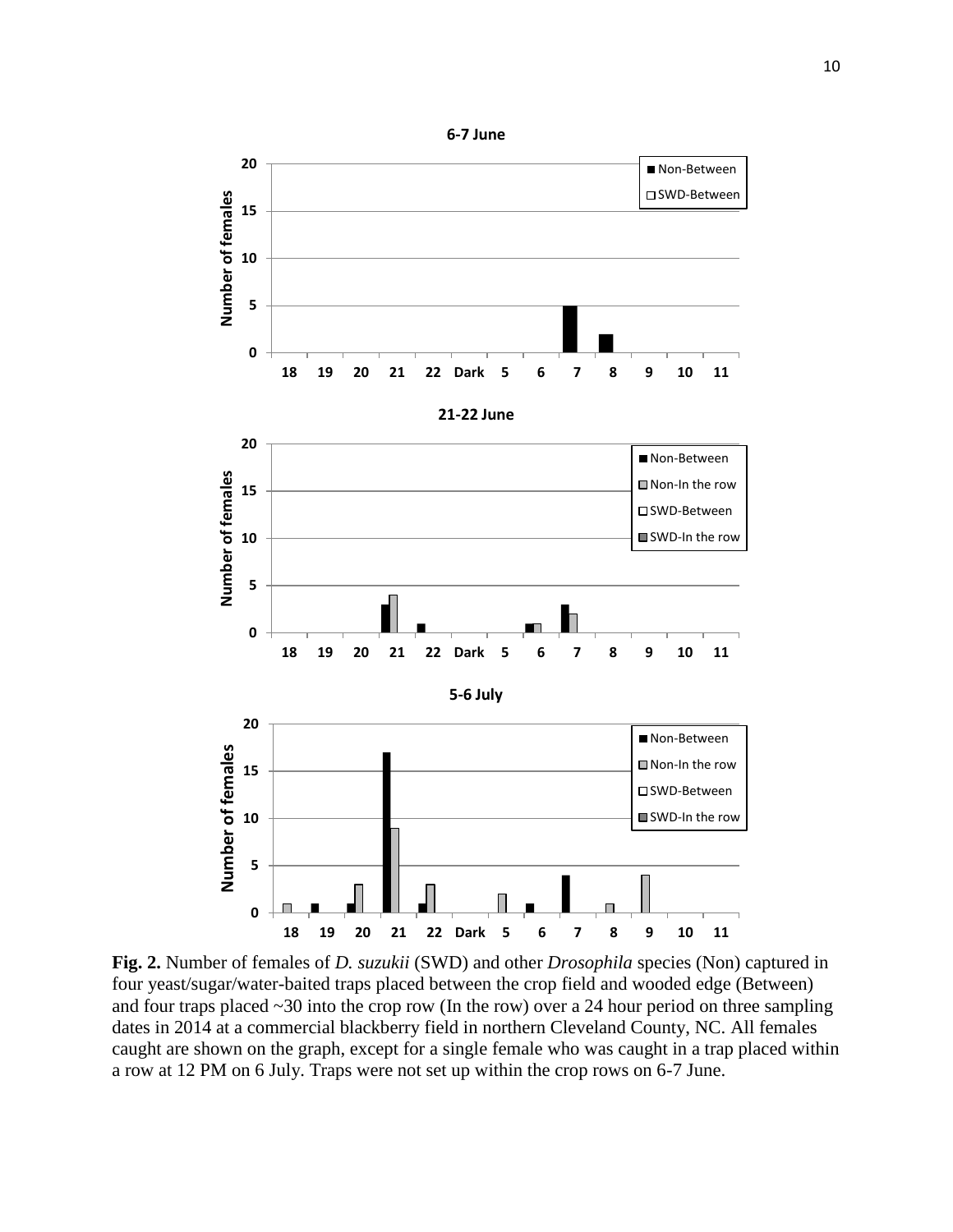

**Fig. 3.** Number of males of *D. suzukii* (SWD) and other *Drosophila* species (Non) captured in four yeast/sugar/water-baited traps placed between the crop field and wooded edge (Between) and four traps placed ~30 into the crop row (In the row) over a 24 hour period on three sampling dates in 2014 at a commercial blackberry field in northern Cleveland County, NC. All males caught are shown on the graph. Traps were not set up within the crop rows on 6-7 June.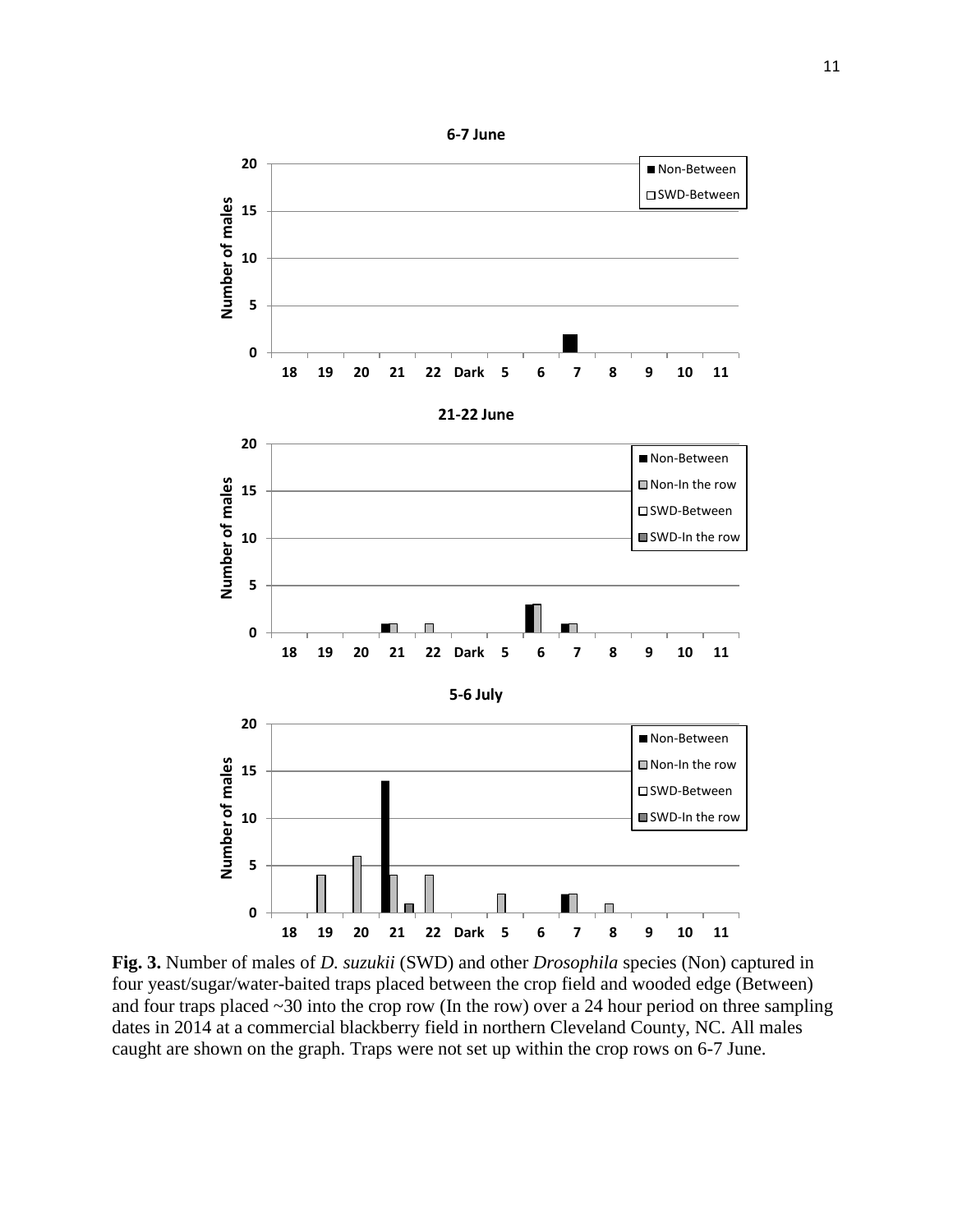

**Fig. 4.** Number of females of *D. suzukii* (SWD) and other *Drosophila* species (Non) captured in four yeast/sugar/water-baited traps placed between the crop field and wooded edge (Between) and four traps placed  $\sim$ 30 into the crop row (In the row) over a 24 hour period on four sampling dates in 2014 at a commercial blackberry field in southeastern Cleveland County, NC. All females caught are shown on the graph.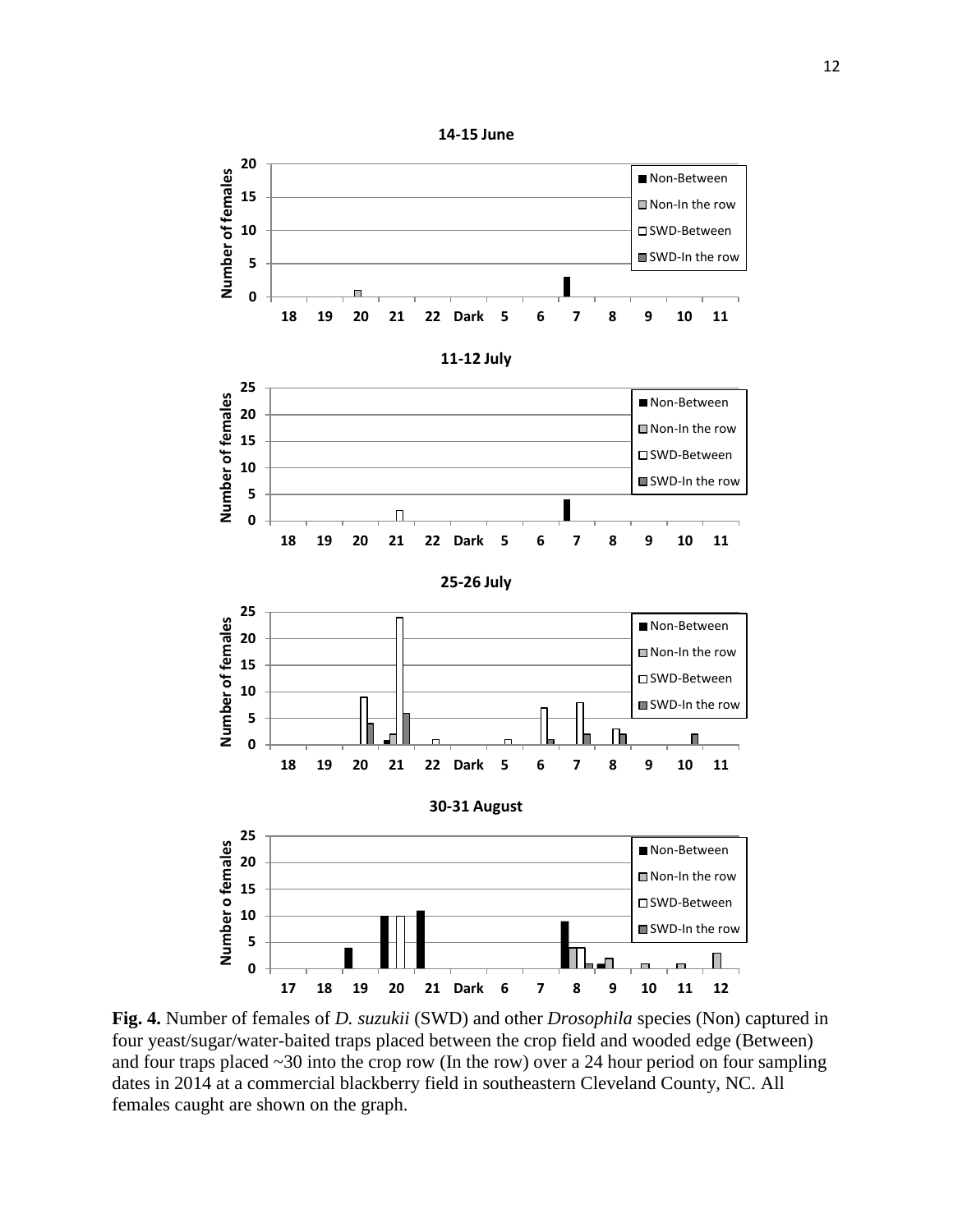

**Fig. 5.** Number of males of *D. suzukii* (SWD) and other *Drosophila* species (Non) captured in four yeast/sugar/water-baited traps placed between the crop field and wooded edge (Between) and four traps placed  $\sim$ 30 into the crop row (In the row) over a 24 hour period on four sampling dates in 2014 at a commercial blackberry field in southeastern Cleveland County, NC. All males caught are shown on the graph.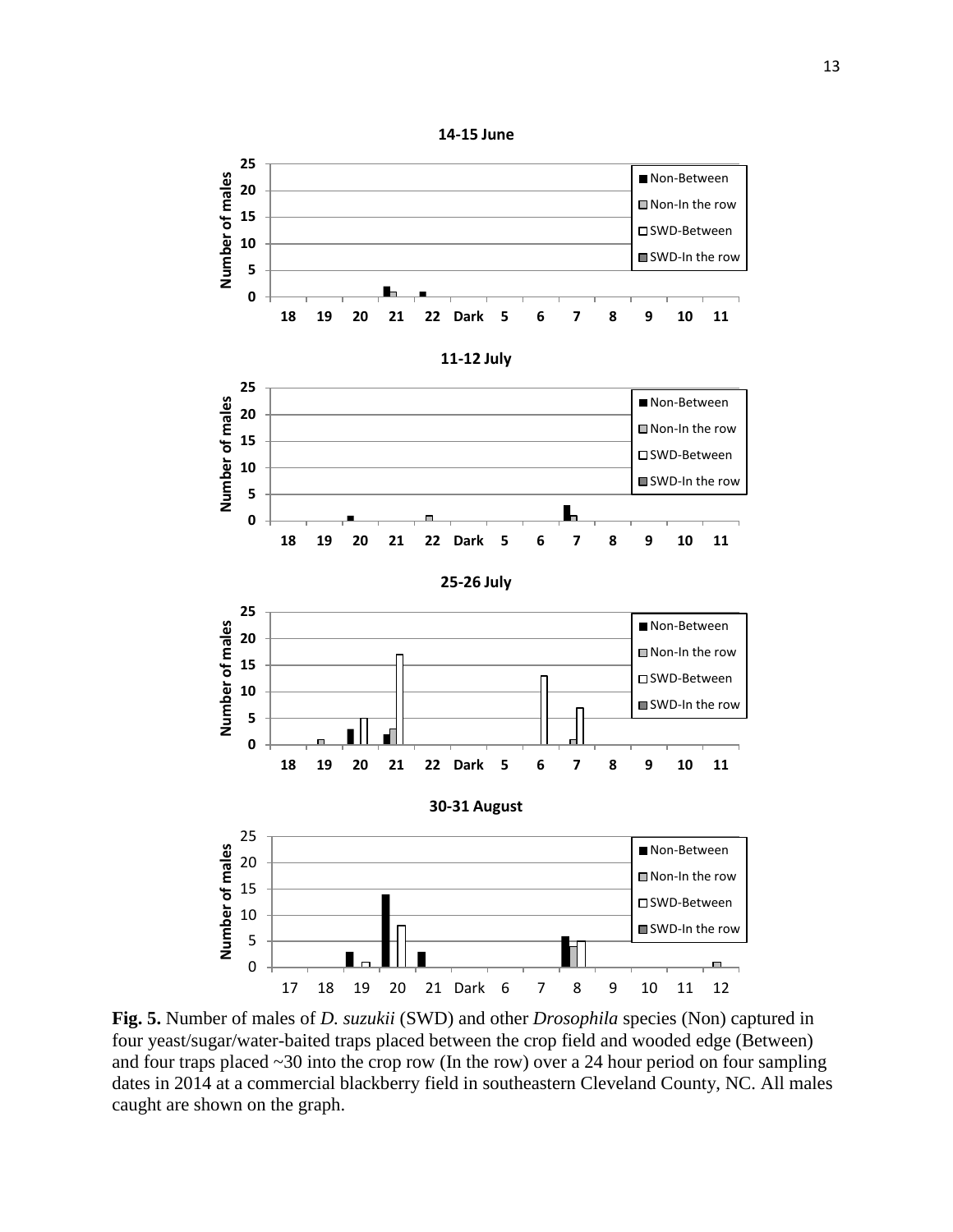

**Fig. 6.** Total number of *D. suzukii* (SWD) and other *Drosophila* species (Non) that were aspirated off the surface of or caught within traps that were either placed between the crop field and wooded edge or were placed ~30 m into the crop rows over a 24 hour period on 25-26 July at Site 2. All individuals caught are shown on the graph.